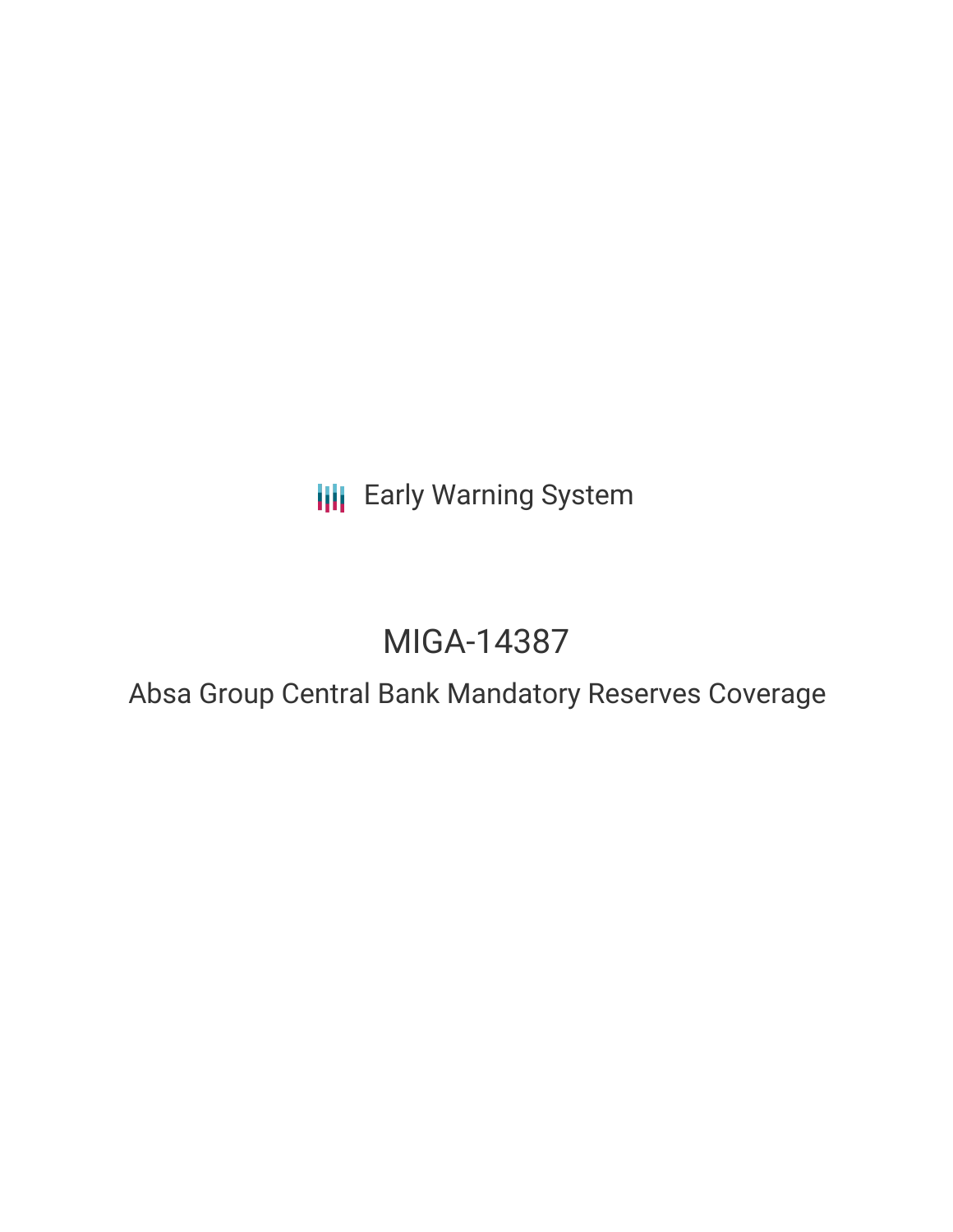

#### **Quick Facts**

| <b>Countries</b>               | Seychelles                                      |
|--------------------------------|-------------------------------------------------|
| <b>Financial Institutions</b>  | Multilateral Investment Guarantee Agency (MIGA) |
| <b>Status</b>                  | Approved                                        |
| <b>Bank Risk Rating</b>        | FI                                              |
| <b>Voting Date</b>             | 2019-06-14                                      |
| <b>Borrower</b>                | Absa Group Limited                              |
| <b>Sectors</b>                 | Finance                                         |
| <b>Investment Type(s)</b>      | Guarantee                                       |
| <b>Investment Amount (USD)</b> | $$40.00$ million                                |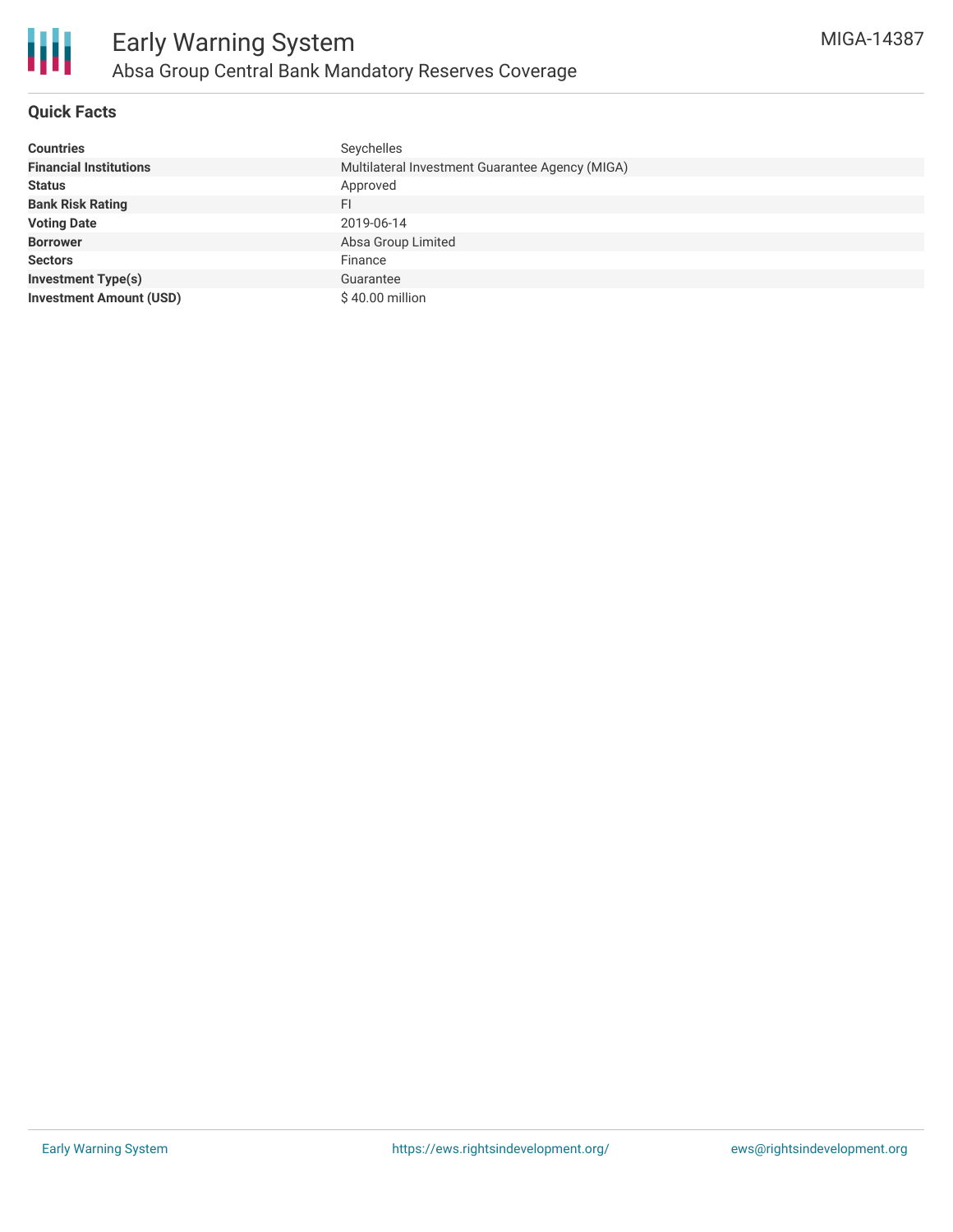

#### **Project Description**

This summary describes equity investments by Absa Group Limited (Absa Group) in its subsidiary in Seychelles, Barclays Bank (Seychelles) Limited (subsidiary). The investor has applied for MIGA guarantees of up to US\$40 million in mandatory reserves cover for a period of up to 15 years.

Absa Group, South Africa-based, is one of the largest pan-African financial institutions in terms of total assets with operations in ten countries in Sub Saharan Africa. Its subsidiary banks outside of South Africa are required to maintain reserves at the central banks in their respective jurisdictions, based on the volume of customer deposits that these subsidiaries have. Mandatory reserves contribute to Absa Group's overall risk-weighted assets (RWA) at the consolidated level, resulting in less headroom for other assets at a given level of capital.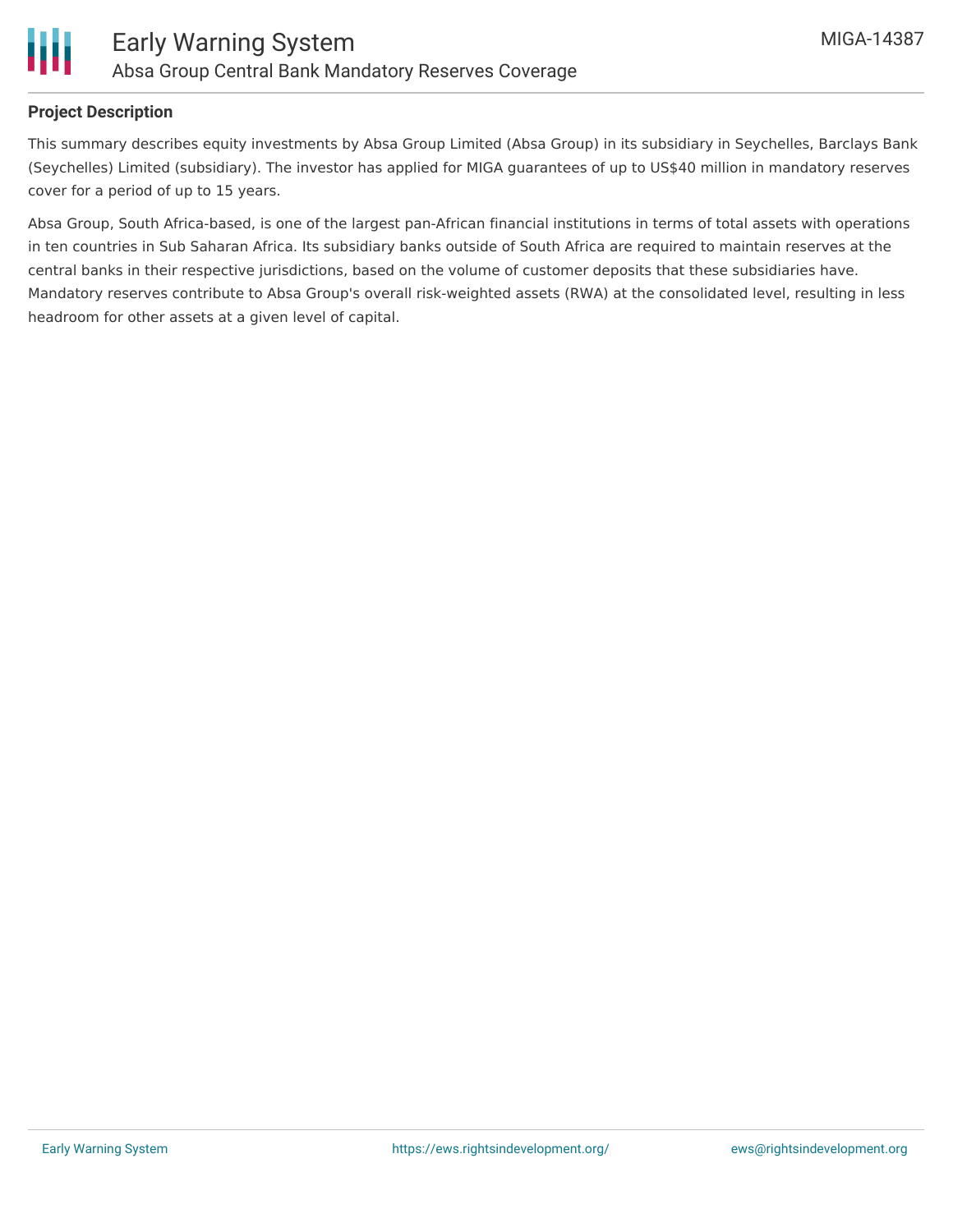### **Investment Description**

Multilateral Investment Guarantee Agency (MIGA)

### **Financial Intermediary**

Financial Intermediary: A commercial bank or financial institution that receives funds from a development bank. A financial intermediary then lends these funds to their clients (private actors) in the form of loans, bonds, guarantees and equity shares. Financial intermediaries include insurance, pension and equity funds. The direct financial relationship is between the development bank and the financial intermediary.

Absa Bank [Limited](file:///actor/748/) (Financial Intermediary)